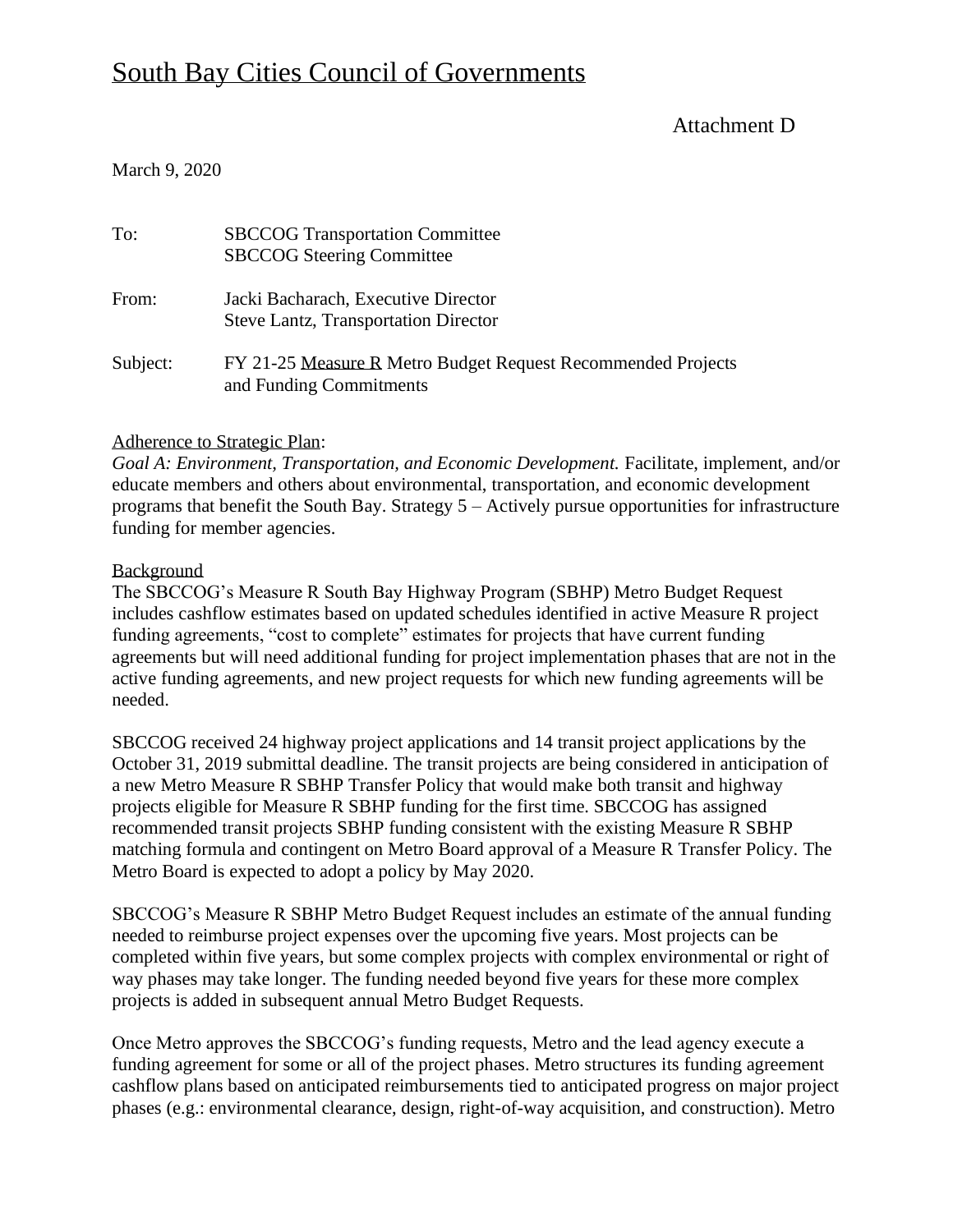requires lead agencies to document full funding of each implementation phase that is included in a funding agreement. Consequently, SBCCOG must request funding for each implementation phase for which the lead agency expects to be reimbursed during the upcoming five years.

Since a project phase can require reimbursements over multiple years and multiple phases may be completed during the five-year period, the SBCCOG five-year Measure R SBHP Metro Budget Request provides Metro and the project lead agencies a planning basis for establishing reasonable funding reimbursement schedules over the next five years.

Exhibit 1 also includes a column reflecting the estimated "cost to complete" the projects beyond FY 2025. This column, for information only, provides early estimates of project reimbursements that will need to be programmed in subsequent Metro Budget requests based on project schedule adherence and the need to reimburse expenses incurred after FY 2025.

Some projects in the 5-year Metro Budget Request will not be completed or fully reimbursed within the upcoming five years. These projects include those that will not be initiated until year 3-5, larger projects that will require a significant match from non-subregional funding sources, or those projects that will require full environmental impact evaluation process or acquisition of right-of way. Funding for the post-2025 phases will be included in subsequent Measure M MSP Metro Budget Requests when reimbursement schedules and amounts are able to be more accurately projected.

The Measure R SBHP reimbursement amounts and schedules in Exhibit 1 are based on:

- 1. The assumption that the Metro Board of Directors will adopt a Measure R Decennial Transfer Policy before July 1 that allows Measure R SBHP funds to be used for highway and transit projects;
- 2. Updated schedules and funding requests for Active project phases in current funding agreements;
- 3. "Cost to complete" estimates provided by lead agencies for projects that have a current funding agreement but will need additional funding amended into active funding agreement for project implementation phases that are not in the active funding agreements; and,
- 4. New project requests submitted by October 31, 2019 by lead agency applicants for which new funding agreements will be needed.

## Project Application Evaluation And Scoring

A 5-member subcommittee of the Infrastructure Working Group and Transit Operators Working Group evaluated and scored the applications. One of the significant subcommittee tasks was to determine the proportion of cost for each project to be recommended from Measure R SBHP subregional revenues over the five-year period. The Subcommittee considered several formula options and ultimately recommended that the subregional funding share of each project be calculated based on an incremental formula, as follows: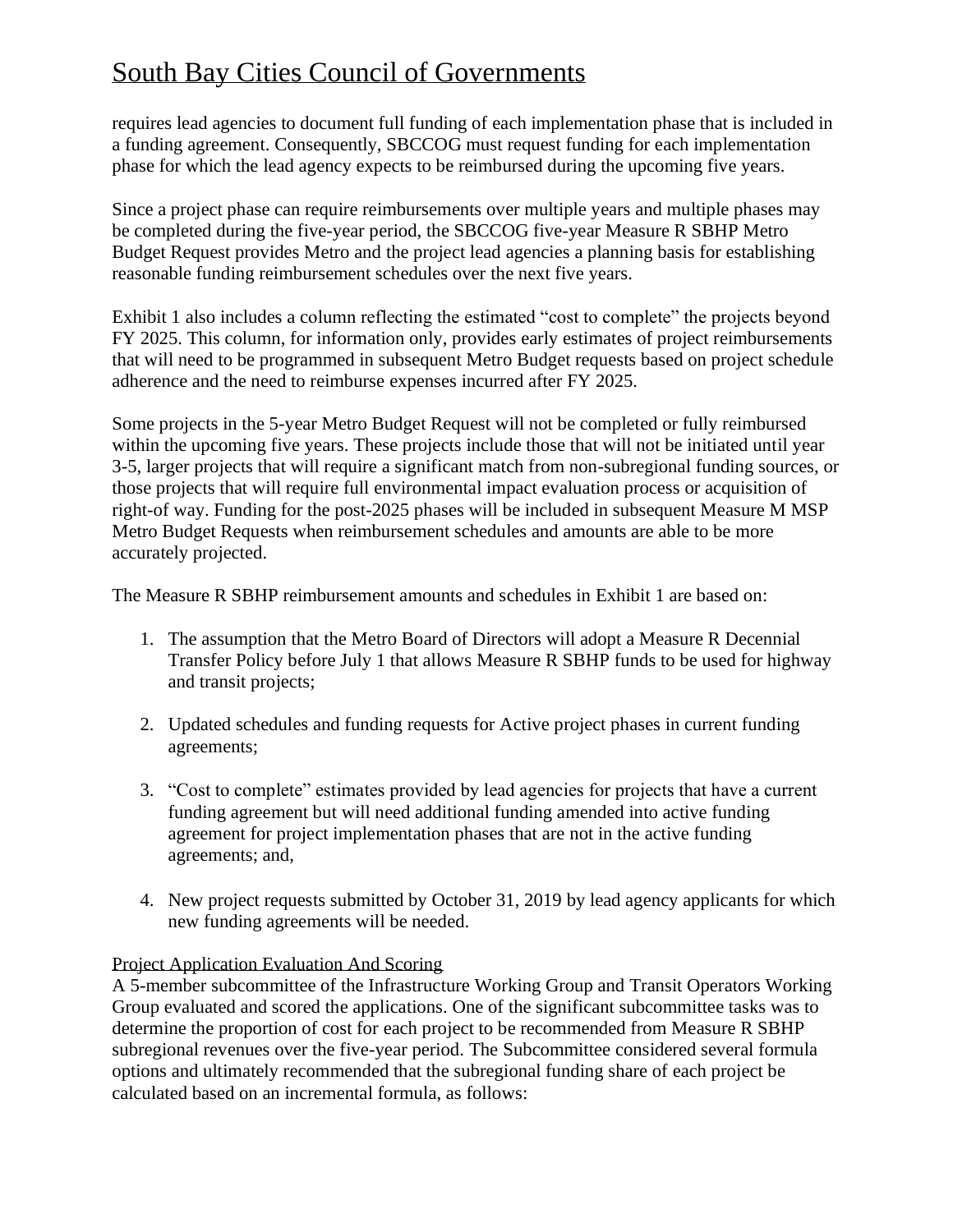| <b>SBHP</b> Increment of Project Cost | <b>MSP</b> Funding Share |
|---------------------------------------|--------------------------|
| Under \$20 million                    | 100\%                    |
| \$20 million to \$35 million          | 90%                      |
| \$35 million to \$75 million          | 30%                      |
| $$75$ million +                       | 20%                      |

The subcommittee also recommended that the maximum cumulative subregional funding share for each project, whether from Measure R SBHP, Measure MSPs or both, be capped at \$250 million.

The formula is designed so that as the project cost rises, the proportionate subregional share of incremental costs declines. As an example, a \$50 million project would be eligible for a subregional share of \$38 million (76%), as follows:

\$20 million (100% of the first \$20 million in project costs) +

\$13.5 million (90% of the \$15 million incremental project cost between \$20 and \$35 million) + \$4.5 million (30% of the \$15 million incremental project cost between \$35 and \$50 million) = \$38 million total

In another example, a \$500 million project would be eligible for a subregional share of \$130.5 million (26 %), as follows:

\$20 million (100% of the first \$20 million in project costs) +

\$13.5 million (90% of the \$15 million incremental project cost between \$20 and \$35 million) + \$12 million (30% of the \$40 million incremental project cost between \$35 and \$75 million) + \$85 million (20% of the \$425 million incremental project cost between \$75 and \$500 million) = \$130.5 million total

In applying the recommended formula to specific funding requests, SBCCOG staff realized that the formula worked well for project requests under \$100 million, but was somewhat too low to cover requested amounts for projects larger than \$100 million. However, the subcommitteerecommended formula accommodates all anticipated project reimbursements within the upcoming five years. For those lead agencies that will need funding after FY 2025 to complete their projects, the subcommittee recommended that lead agencies with executed funding agreements be allowed to request an amendment of their project funding agreement to add funds up to the recommended cap of \$250 million based on more definitive "cost to complete" project estimates developed in advance of subsequent annual Metro Budget Request cycles.

The subcommittee also recognized the regional, state and national significance of the estimated \$1 billion Inglewood Transit Connector and the city's \$250 million request for subregional funds. However, initial five-year funding for the project was recommended to conform to the sub-regional formula that would make available \$230.5 million within the upcoming five years. The city develops more accurate cost estimates and reimbursement schedules, it can request the balance of its formula share up to the \$250 million cap in future Metro Budget Request cycles from funding available after FY 2025.